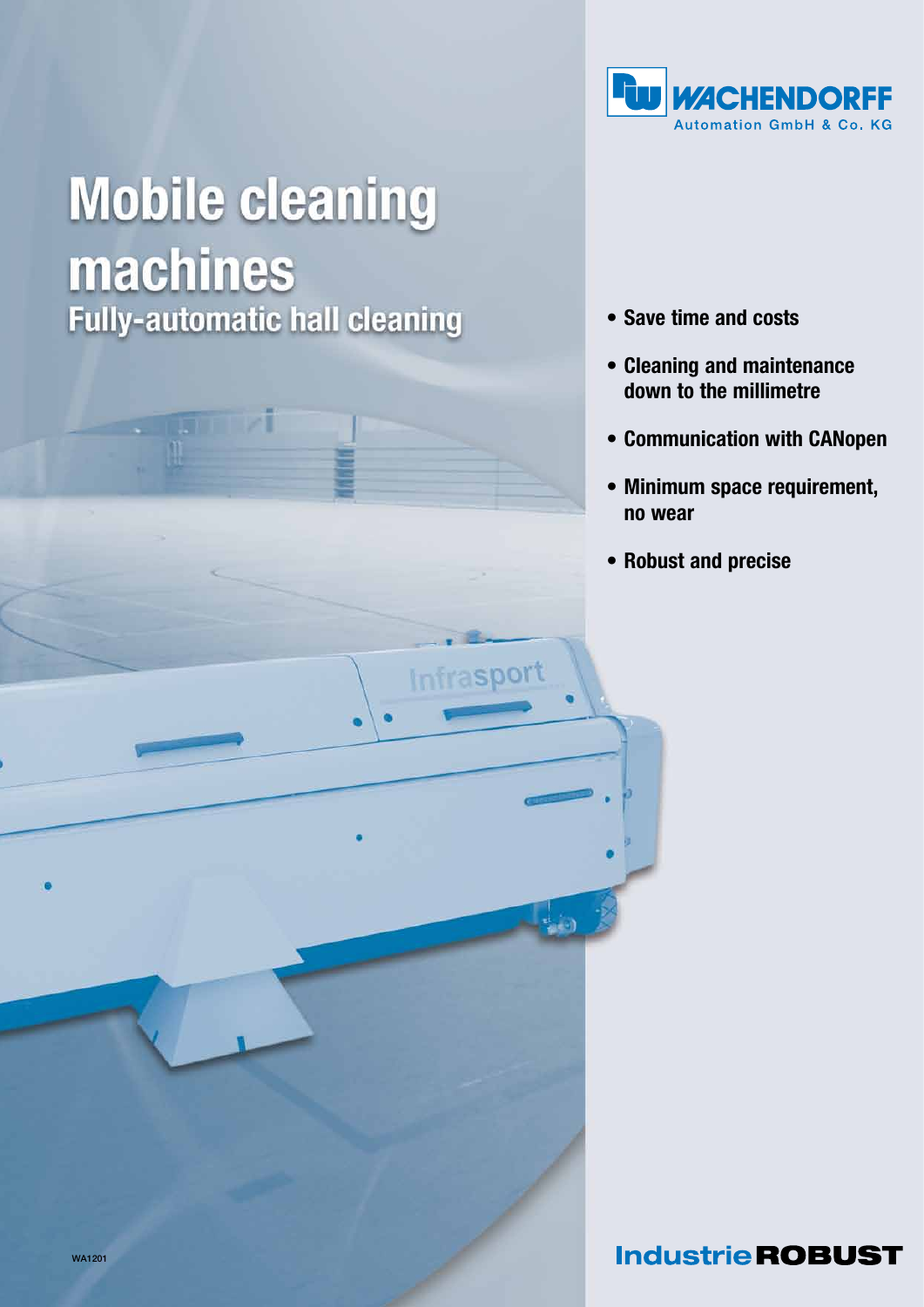





# Clean in an instant

This newly developed cleaning machine rapidly and fully automatically cleans and maintains sports floors. The WDGA CANopen absolute encoders from Wachendorff with EnDra® multiturn technology ensure that the machine remains on the right path in the hall.

Cleaning sports halls is an important issue - especially if sports are being played in which the floors are polluted by certain substances. In handball, adhesive agents with a resin or wax basis regularly allow players to grip the ball better. However, these adhesive agents leave dangerous, dull stains on the floor which frequently lead to accidents.

Aids such as talcum powder are also used in gymnastics, which can roughen the floor if they are not removed after training. At dance events agents are even deliberately introduced to the floor in order to influence the gliding behaviour. All of this means that cleaning sports facilities is an almost daily occurrence and is normally extremely laborious and time-consuming. There is also the problem that many substances remain in the air for an extended period and only gradually settle on the floor. Cleaning is therefore only really effective if it is performed after a certain delay in time. In addition, one cycle is often not enough in order to remove sticky resin from the floor.

## Automatic cleaning saves time and money

The Infrasport company has been working on developing fully automatic cleaning robots since 2000. Last year the patented ..Bodenwart 240" finally celebrated its world premier.

The machine, driven by an electric motor, covers the entire hall independently and both cleans and maintains floors. Different programs can be selected depending on the degree of soiling. Water and cleaning agents are added to the floor, while the dirty water is removed by brushes and a roller and temporarily stored in a process water tank. Only a protective layer remains, which provides the ideal level of sliding friction for sport according to DIN.

The CANopen protocol ensures communication between all the automation components in the Bodenwart 240. "The CAN Bus system is at home in the mobile area," explains Francisco Delgado, who is responsible for programming at Infrasport. "All the interfaces and protocols that we needed for our applications were already available". A Hirschmann SPS assumes the control functions. Not only is the tank's fill level monitored, but the positioning of the machine in the hall is also calculated.

"The steering axles remain rigid during cleaning," explains Delgado. "Curves are navigated by varying the speeds on both sides, whereby the measurement has to be extremely precise."

The Infrasport designers used encoders with CANopen interfaces from Wachendorff, which allow the machine to determine its position in the room down to the millimetre,at any time.

"We need particularly robust components - that's why we appointed Wachendorff," says Delgado. "Luckily the range of products also included encoders with CANopen interfaces which allowed us to use these encoders for our prototypes and now also in the series. The WDGA encoders even allows me to parameterise how precisely I want to record the position values. I can select the optimal value depending on the radius of the wheel," explains Delgado.

#### New multiturn technology for absolute value encoders: EnDra®

For the Bodenwart, Infrasport selected encoders that operated with the EnDra® technology developed by Wachendorff. Mechanical gears are no longer required to detect the direc-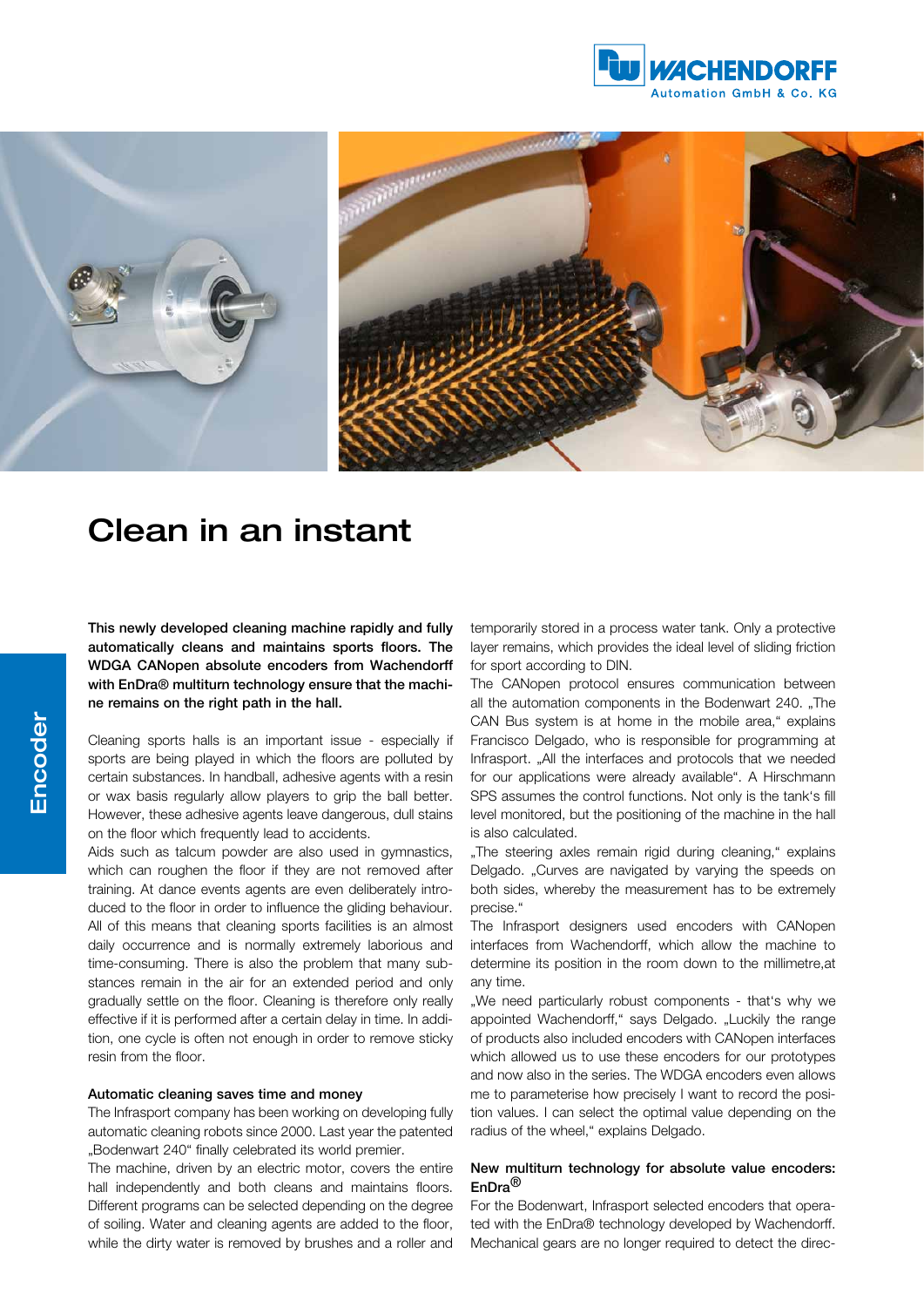

tion of rotation and speeds. Instead, these parameters are determined by an energy wire that operates according to the Wiegand wire principle. The absolute position per revolution (single turn) is measured with four hall sensors and a magnet on the rotating shaft. When the magnetic field moves along the Wiegand wire due to the rotation of the shaft, the soft magnetic core attempts to follow the field, but is prevented from doing so by the hard magnetic sleeve. A constantly increasing field difference exists in the wire - comparable to tensioning a bow. As soon as the external field reaches the sleeve's field strength, the sleeve is demagnetised and the built up core tension springs around. This speed-independent pulse is generated twice per rotation and converted into an electrical pulse by a coil. They generate enough energy to operate a FRAM memory and also provide information of the number of revolutions that have taken place (multi turn). Once external tension is present once again a micro-controller calculates the correct value from the position and number of revolutions and sends the value to the control.

number of revolutions. The advantages and benefits that arise for the machine builder from the EnDra® technology in combination with the famous Wachendorff strengths are diverse and have been proven in practice: Unaffected by temperature, low space requirement, no environmental pollution, no maintenance or disposal expenses and free from wear.

#### Difficult conditions

Ideal measuring conditions are not often present in halls. Floors are often uneven. Crucial tolerances in the Bodenwart's mechanics and wear means that the distance or the symmetry of the axles change slightly over the course of time. In order to ensure that the Bodenwart continues to operate along a precise path a camera has been installed, which constantly checks its positions via reference points on the hall floor.

The entire hall is therefore measured and provided with separate floor markings before the cleaning machine is introduced. One defines the starting point. This is where the hall administrator has to move the machine, which is made extremely easy by the use of a joystick. Steerable axles ensure that it is extremely flexible and that it fits through narrow corridors and doors. Additional reference points are used for position control during operation in the hall.

The hall administrator only has to position the machine, select the right program and start - everything else is regulated by the machine itself. Hall operators don't even have to buy the Bodenwart - they can use the device, including maintenance, for a certain period via a rental model.

A pilot series of the patented cleaning device is already in operation in some Swiss sports halls; series production is due to start in a few weeks. The machines will then also be equipped with the option of intelligent remote operation - Wachendorff will of course also be used in this case.



#### Image 1

Lots of internal technology: In the foreground the control, behind which are the freshwater tanks, the cleaning and maintenance products.



## Image 2/3

The WDGA encoders with CANopen interfaces from Wachendorff are both compact and robust. The measured values that they provide allows the control to calculate the precise position at any time. The brushes are used for mechanical cleaning.